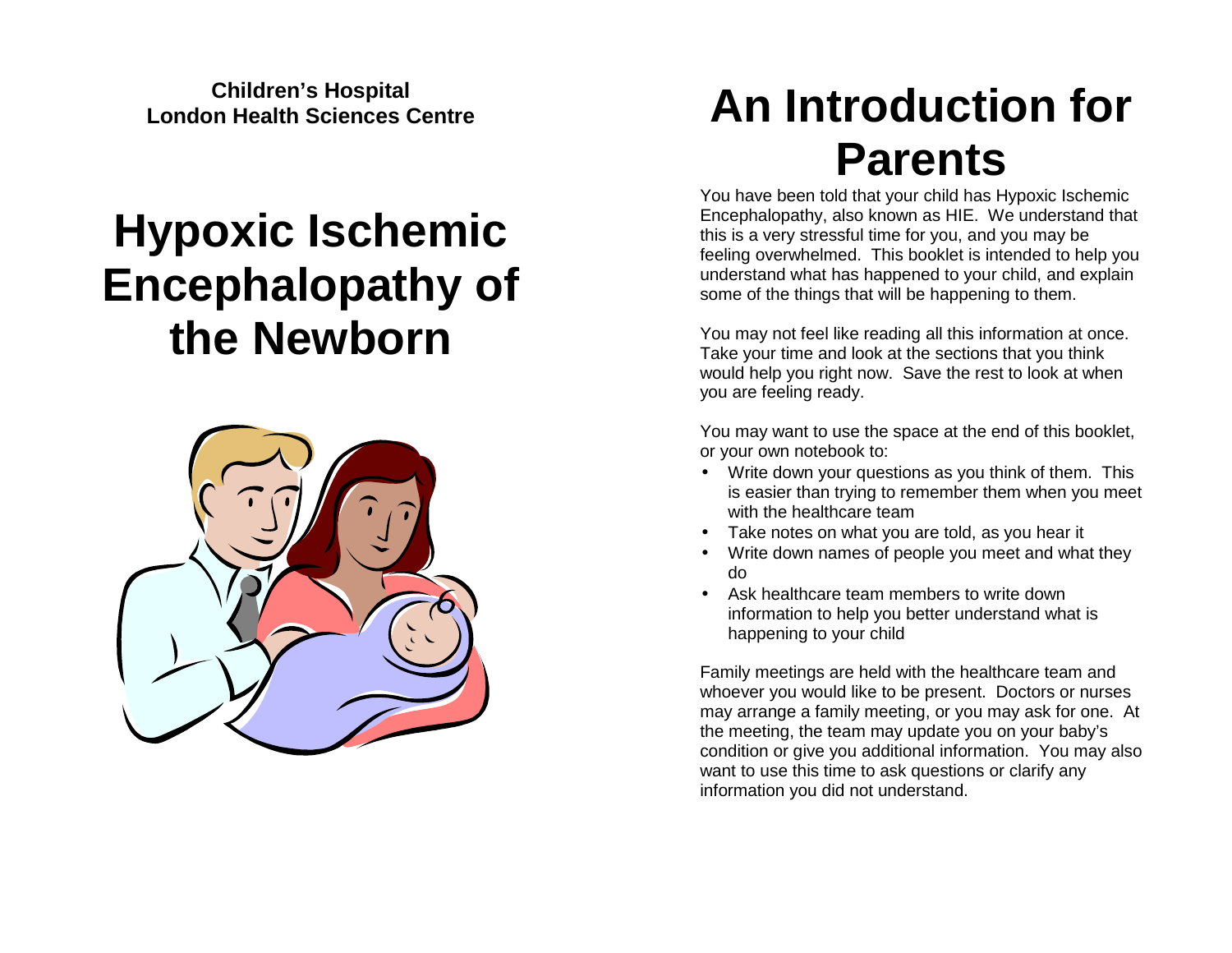# **Table of Contents**

| What is Hypoxic Ischemic Encephalopathy? 2              |
|---------------------------------------------------------|
| What happens when the brain is injured? 3               |
| Are there parts of the brain that are more likely to be |
|                                                         |
|                                                         |
|                                                         |
| What happens when my baby starts to improve? 6          |
| When will my baby be ready to go home? 6                |
| How will my child be when they are older?  6            |
| Who are the members of the healthcare team?7            |
|                                                         |
|                                                         |
|                                                         |
|                                                         |
| What have other families said?  11                      |
| Where can I go for more information or support?12       |
|                                                         |
|                                                         |

# **What is Hypoxic Ischemic Encephalopathy?**

Our bodies and brains need a constant supply of oxygen and other nutrients to nourish them. The oxygen and nutrients in our bodies are carried by our blood. If the blood supply is interrupted, or there is not enough oxygen in the blood, the brain becomes "starved" of oxygen. Even if it is just for a short time, the brain may be injured.

Hypoxic ischemic encephalopathy, or HIE, is a type of damage to the brain. Hypoxic means not enough oxygen. Ischemic means not enough blood flow. Encephalopathy means abnormal brain function. **At some point, your baby's brain did not receive enough blood flow or oxygen.** A lack of blood flow or oxygen has caused damage to areas of your baby's brain.

If the blood or oxygen supply to your baby's brain has been interrupted, the rest of their body may have also been "starved" of oxygen. This may have caused damage to their other organs, including heart, liver, kidneys and bowels.

Many children have mild effects from hypoxic ischemic encephalopathy, but some have much more severe damage. It is important for you to know that **there is a range of possible outcomes.**

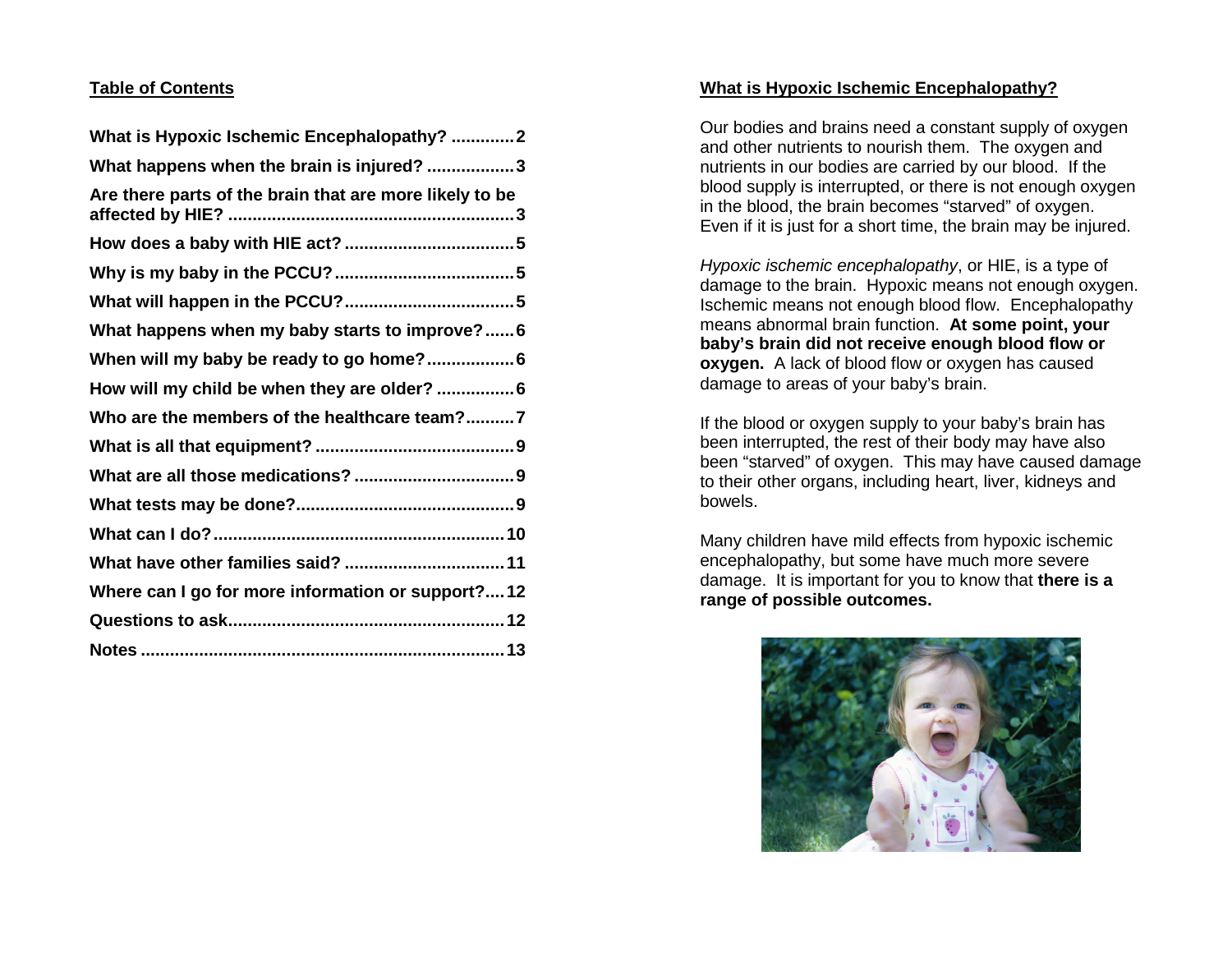#### **What happens when the brain is injured?**

The brain is like the control centre of the body. It is made up of nerve cells (neurons) that carry messages to and

from the body. Together the neurons in the brain coordinate almost everything we do, from breathing to walking.



Neurons receive messages from the body about many things, including what we are

 seeing or feeling. They also send messages to the body to do things like control our muscles and movement. When these cells are damaged, the brain may not be able to receive and process information from the body, or send messages to parts of the body.

The brain is divided into different areas, based on the functions of the neurons in that region. Some areas involve muscle control and feeling, while other areas are related to vision and hearing. **Depending on the area affected by the lack of oxygen, your infant may have difficulties with the activities controlled by that specific area**. If the damage is widespread, your infant may have difficulties with more than what is controlled by the damaged areas.

The brain is like a network of computers. If a few computers stop working, the rest of the network can take over some of their work. However, if enough computers stop working, the whole system may shut down. In the brain, areas around the damaged part may be able to take over some of the work of the damaged neurons, but they are not usually able to take over the work if large areas are damaged.

Neurons are one of the few types of cells that cannot repair themselves. Once they are damaged, they are not able to work the way they did before the injury. The **effects of damage to an area of the brain vary widely from person to person**.

#### **Are there parts of the brain that are more likely to be affected by HIE?**

There are many possible areas of your baby's brain that may have been affected. However, the most common areas are the cerebral cortex, basal ganglia, thalamus and brainstem. We have included short descriptions of these for you to better understand what has happened, andwhat your baby may have problems with in the future.

#### Cerebral cortex

 The cerebral cortex is the folded outer part of the brain that is usually called the "grey matter". It is involved in many complex brain



 functions, including memory, senses, thinking, language and consciousness. It is divided into four lobes (sections) according to what each lobe does.

The frontal lobe is located just behind the forehead. It is responsible for controlling movement of our arms and legs, helping us plan and do things and controlling our emotions, temper and personality. It is also the area responsible for us being able to speak.

The *parietal lobe* is located behind the frontal lobe, towards the top and back of our head. It receives information from our senses (touch, taste, sight, hearing) and helps us recognize things.

The occipital lobe is located at the back of our head below the parietal lobe. This region helps us see things and understand what we are seeing.

The *temporal lobe* is located on the side of our head, behind the ears. It helps us hear and interpret what we are hearing. This is especially important for us in understanding what people say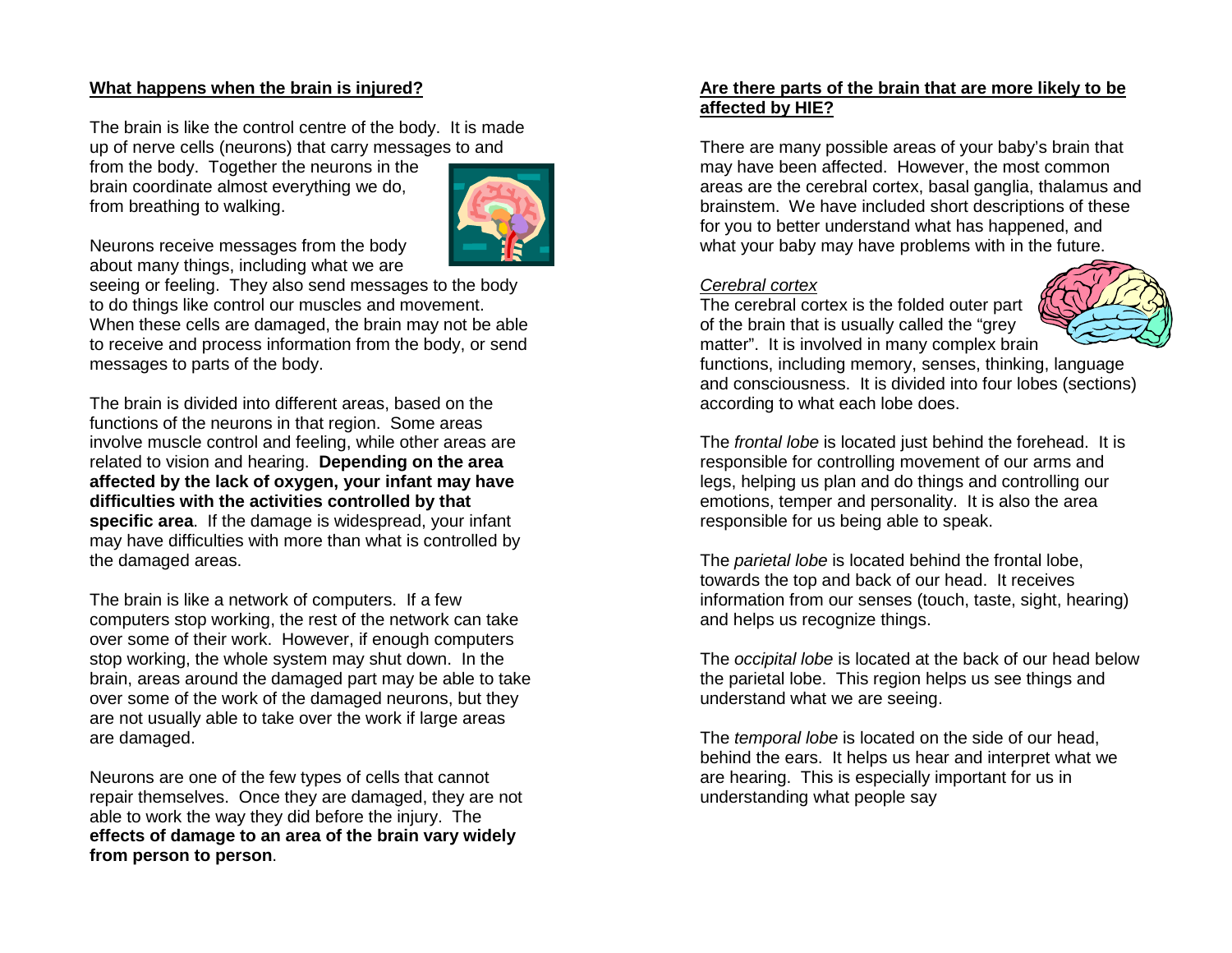#### Basal Ganglia

 The basal ganglia is a group of nerve cells buried deep within the brain. It is involved in starting movements and making sure our movements are smooth.

#### **Thalamus**

 The thalamus is located on top of the brainstem. It receives information from our body before passing it on to the cerebral cortex for processing. It also distributes information from the cerebral cortex to the body. It is responsible for how awake and aware we are. It also helps control our emotions and movement.

#### Brainstem

 The brainstem is an important structure that controls many of the things that go on automatically in our body. If you imagine the brain as a mushroom, then the brainstem is the stalk of the mushroom. Some of the things it controls are: breathing, heart rate, body temperature, bloodpressure, hunger and thirst.

#### Cerebellum

 The cerebellum is located at the base of the brain, behind the brainstem. It is responsible for making sure our muscles relax and contract when they are supposed to, and that they have the right amount of tension. It is involved in balance, coordination, and making smooth movements.

The following drawings of the brain may give you a better idea of what is controlled by different areas of the brain.



# **Left Side of the Brain**

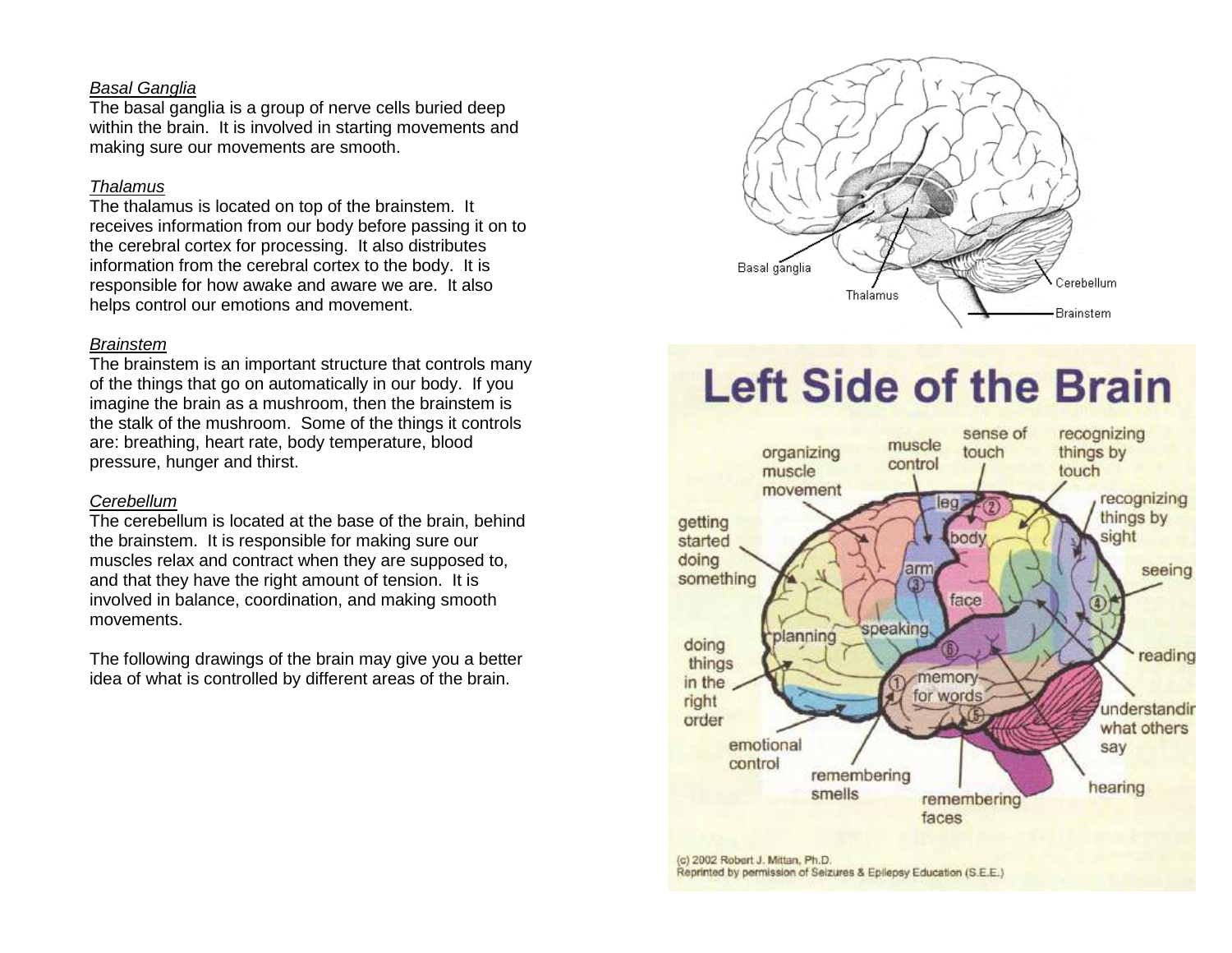#### **How does a baby with HIE act?**

You will probably notice that your baby does not act the way you may expect a newborn to act. Some of this may be because of medicine they are receiving. Most of the way they act is because of their brain injury.

#### They may:

- **be tense and react more to stimulation than most newborns**
- **be floppy and hardly react to stimulation**
- be visually inactive (not establish eye contact)
- have abnormal movements or even seizures
- have problems feeding because their suck is too weak and the muscles in their mouth and throat are not working properly
- have a very weak cry.

Babies with HIE tend to act differently depending on how severe the damage was, and how much of the brain has been affected.



You may also notice that your baby does not respond to you at first. It is still important for you to talk and touch your infant. If your infant is still in the PCCU, you will be able to hold them once they are stable. When they are moved out of the PCCU, it is important that you areinvolved in their care.

# **Why is my baby in the PCCU?**

Your baby's vital signs may be abnormal. Vital signs are blood pressure, heart rate, respiratory (breathing) rate and temperature. The nurses and doctors will be watching these very closely. They may also notice signs of damage to your baby's organs such as the lungs, heart, liver, kidneys, or intestines.

Your infant may need some extra help with breathing. They may need special medications to keep their blood pressure normal. Their condition may be unstable, or even critical, and needs some extra monitoring. **The PCCU has specialized staff and equipment, and is designed to be able to closely monitor and care foryour child 24 hours a day.** 

# **What will happen in the PCCU?**

Your child will probably have some tubes and machines attached to them. These may look scary or frighten you. The healthcare team will be close by to care for your baby and answer your questions.



# **Your child's breathing will be closely**

 **monitored**. If they have problems breathing on their own, they may need to be *intubated*. This means that there is a tube inserted into the airway, and is attached to a machine that will breathe for them. This is usually only temporary.

**Your child will be having many tests done** to find out which areas of their brain and other organs have been affected. The three main types of test that will be done to assess your baby's brain are: physical exam, pictures of the brain (for example MRI and CT), and brain function tests (for example EEG).

These tests help the healthcare team figure out the best plan of treatment for your child. They also give the team a better idea of what your baby may have problems with as they grow up. Keep in mind that these are just guidelines, and each child is different.

Some of the common equipment, medications, and tests that your baby may have are described at the end of this booklet.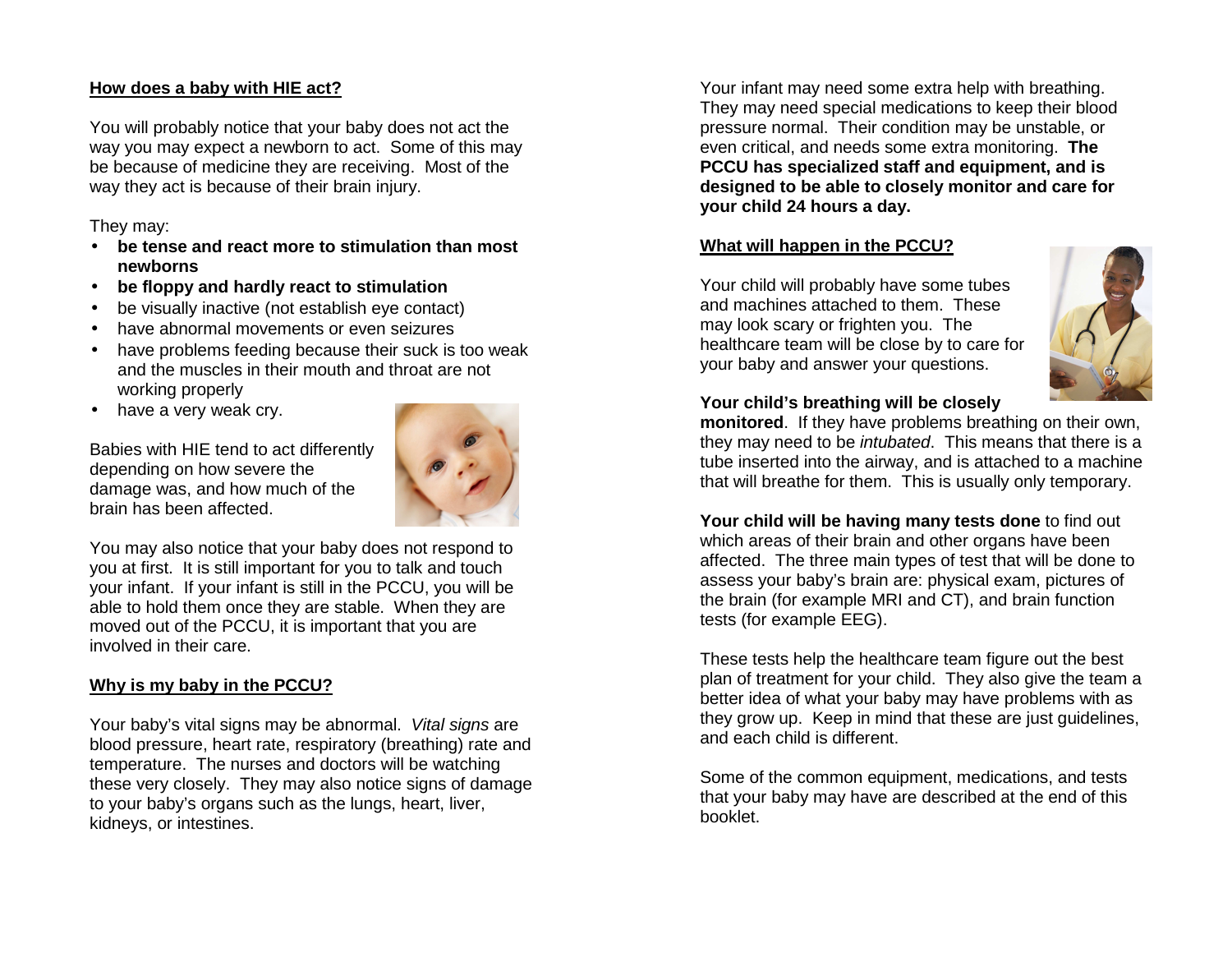While your child is in the PCCU, you will probably have many questions. Nursing staff are always close by, so you may want to ask them some questions. You are encouraged to be as involved in your child's care as much as is safe. Parents may visit the PCCU at any time of the day or night.

# **When your child is first in the PCCU, their condition**

 **may be very unstable**. At this time, you may not be able to touch them. However, you can still be with them and talk to them. Your child may not be able to breastfeed, but ask the PCCU staff about breast pumps. You may be able to bring in pictures or stuffed animals to put you're your child. Talk to your nurse about how you can be involved.

When your child is more stable, you will be able to touch and hold them, even with the IV and other equipment. As they improve, you may be involved in bathing and changing them.

#### **What happens when my baby starts to improve?**

Your child will be moved out of the PCCU when they have stable vital signs and are in no immediate danger. Usually this means that they must be: breathing on their own, able

to keep their airway clear, and tolerate feeding. At this time, **they will be moved upstairs to a paediatric inpatient unit.** 



On the unit your child's vital signs will still be monitored, especially for signs of seizures and "A's and B's". "A's and B's" are times when they stop breathing (apnea) or have a slow heart rate (bradycardia).

Many children with HIE have problems with feeding by mouth. If your baby is not yet ready to drink from a bottle or breast, the feeding team would work on skills to get

them ready for feeding. These skills include encouraging your infant to stay calm, and to control their breathing andheart rate when being moved and held. They may also include coping with touch to the face and mouth andstrong sucking on a pacifier or finger.

As your baby's condition continues to improve, you will be encouraged to participate more in their care. For example, you will probably be involved in bathing, changing, and feeding them.

#### **When will my baby be ready to go home?**

Your baby will probably be ready to go home when they are able to feed safely, gain weight consistently, and have normal breathing and heart rate (no "A's and B's" ). If they have had seizures, their seizures must be under control.

#### **How will my child be when they are older?**

There is a **wide range of outcomes for children who have hypoxic ischemic encephalopathy**. Some children have no lasting effects from HIE. However, others will have mild disabilities, and some will have several serious effects. The range of outcomes depends on many things, including: how severe the injury was, the type of injury your child had, the areas of the brain that were affected, and the stage of development your child was at when they had the injury.

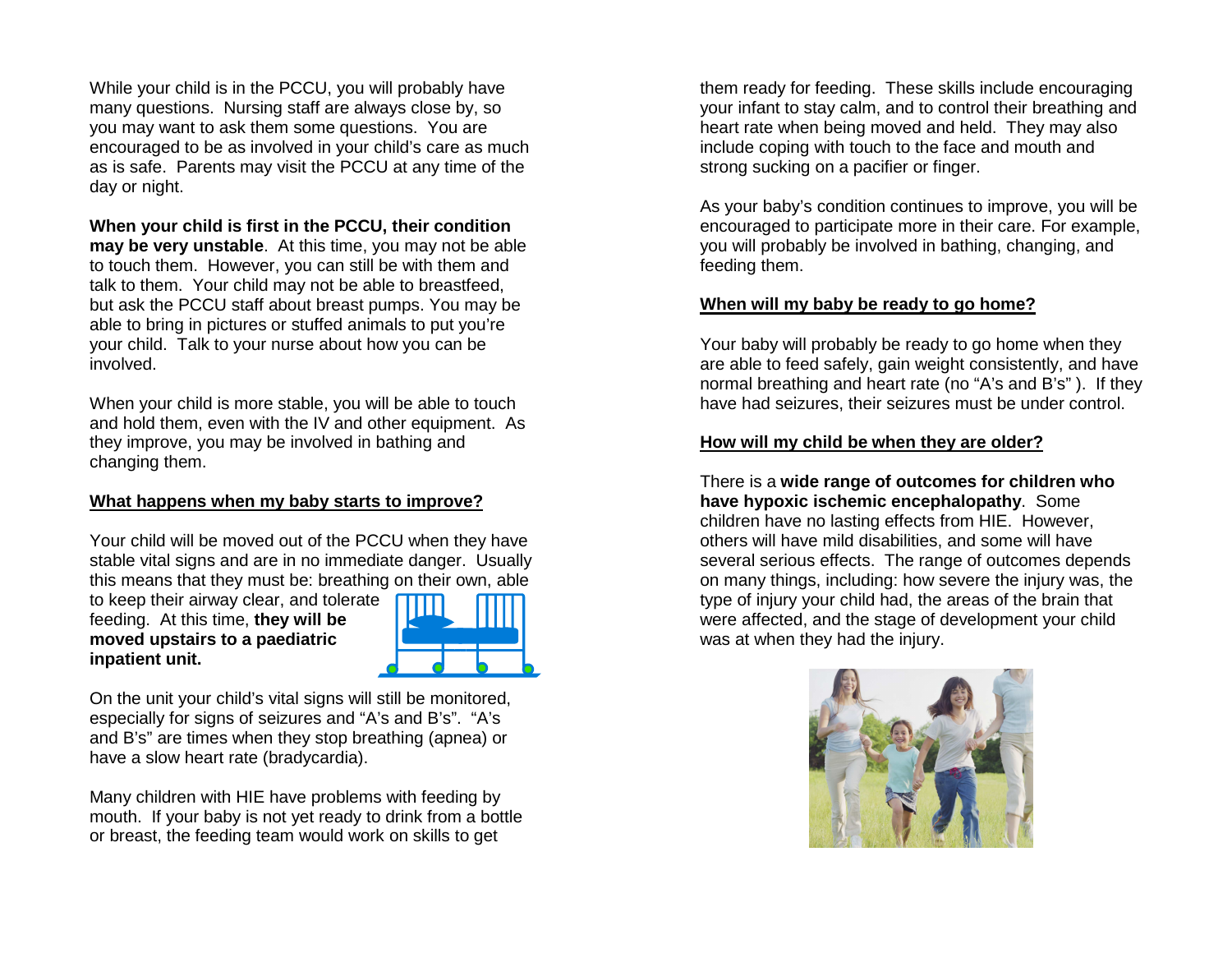Children with the least amount of damage to their brain tend to do as well as other children in school, and have minor or no neurological problems. Children with a lot of widespread damage usually have the most problems.

#### Some of the **more common problems** are:

- Problems with muscle tone (too much or too little tension in the muscles)
- Problems with coordination or fine motor movements
- Memory problems
- Feeding problems
- Attention deficits or behavioural problems
- Learning disabilities (for example, problems with spelling, math, reading)
- Cerebral palsy
- Hearing disabilities
- Visual difficulties (for example, cortical blindness see below)
- Seizures

If your child has movement or tone difficulties, you will probably hear the term cerebral palsy used in relation to them. Cerebral palsy is not a disease, but is a group of disorders that affect motor movement and coordination. Many children with HIE will be diagnosed with cerebral palsy because there is damage to the brain areas that coordinate movement. Problems with muscle coordination can affect not only standing and walking, but also speaking and eating if the facial muscles cannot be coordinated.

Another condition that sometimes affects children with HIE is cortical blindness. This means that a child cannot see, but their eyes are not physically damaged. When we see something, the information that comes through our eyes is passed on to the cerebral cortex of our brain for processing. If the area that processes this information is damaged, we are not able to recognize what we see.

A child with cortical blindness has had damage to their brain and is not able to process what they are seeing.

Keep in mind that there is a wide range of how these problems affect people. Also, a lot of the ability to adapt to any problem(s) your child may have will come from you.



**A positive attitude about who your child is and what they can do will help them have the strength to cope with problems they may encounter**.

Finding out what their needs are, and making use of the resources that are available, will help them achieve their maximum potential. You may want to look at some of the resources we have listed at the back of this book, or ask your healthcare team for suggestions.

# **Who are the members of the healthcare team?**

By now, you have probably met many new people. It may be very difficult for you to keep track of who is who and what each person's role is. Team members will be introduced to you and your child early on. **They will work together with your family to achieve the best possible results for your child.** 

Some of the team members you may meet are:

# Intensivist:

 An intensivist is a paediatrician who specializes in treating critically ill children. They assess and treat acute problems with breathing, cardiovascular system or other organ systems. The intensivists work with the rest of the team to care for your child while they are in the PCCU.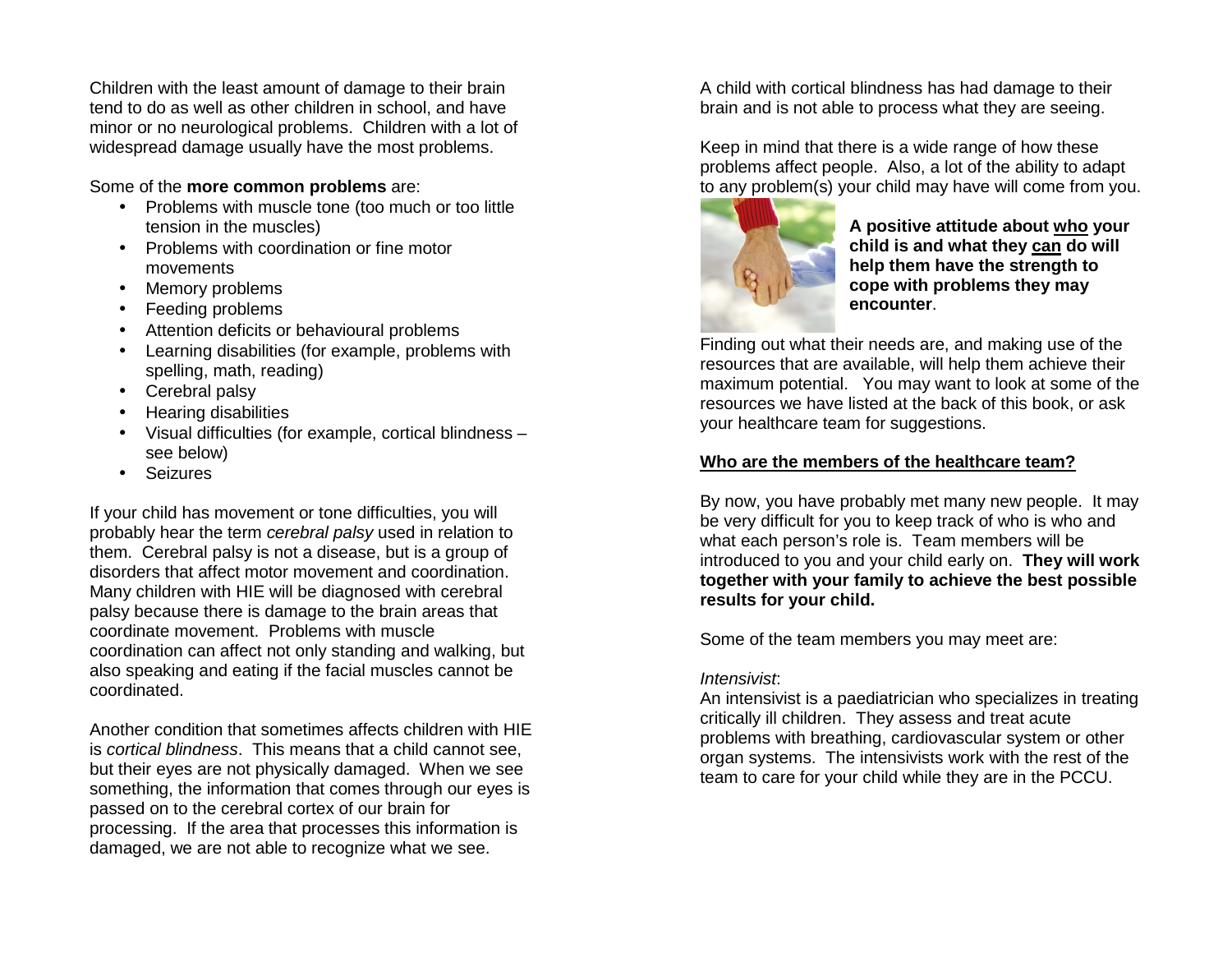#### Paediatric Neurologist:

 The neurologist is a paediatrician who is an expert on the developing brain and how the nervous system functions. The neurologists work with the rest of the team to provide medical information and make a plan of care.

#### Paediatrician (CTU):

 A paediatrician is a doctor who specializes in treating children. At the Children's Hospital, a group of doctors known as the CTU (Clinical Teaching Unit) lead the team of residents (doctors training to become specialists). "Rounds" is when this team comes by to check up on your infant and make a plan of care. This can be an excellent time to meet with the team.



#### Nurse Practitioner:

 The nurse practitioner is a specialist in brain disorders. The NP assesses the comprehensive needs of your child and works with the health care team to develop a plan of care that includes the needs of your family. They help you navigate the health care system so the ongoing needs of your child are met.

# Registered Nurse (RN):

 Nurses work with the team to assess how your child is doing, plan your child's care and treatment, provide care on an ongoing basis, and teach you various aspects of care to help you get your baby home.

# Respiratory Therapist (RT):

 The respiratory therapist assesses and helps treat any problems your baby may have with breathing.

#### Pharmacist:

 The pharmacist works with the healthcare team to make sure that your baby receives the most appropriate drug treatment.

#### Social Worker:

 The social worker is available to provide supportive counselling about emotional, financial, family and other related concerns. They can also help with information about community resources and/or financial programs that are available.

# Feeding Team:

 The Feeding Team includes the speech-language pathologist and occupational therapist. They assess how well your baby is able to manage sucking, swallowing, and breathing at the same time. They will work closely with the team to make a plan to meet your baby's specialrequirements.

# Dietitian:

 The dietitian assesses if your child has any special dietary needs, and makes sure they are receiving the right kind and amount of food for them.

# Physiotherapist and/or Occupational Therapist:

 These therapists assess how well your baby holds and moves their head, arms and legs. The therapist will also look at how your baby responds to movement, sound, and touch.

# Spiritual Care:

 The spiritual care team can provide help with your spiritual, religious, emotional and moral needs. They are interfaith professionals who can respond to your spiritual and religious needs during times of distress and crisis, celebration and life change.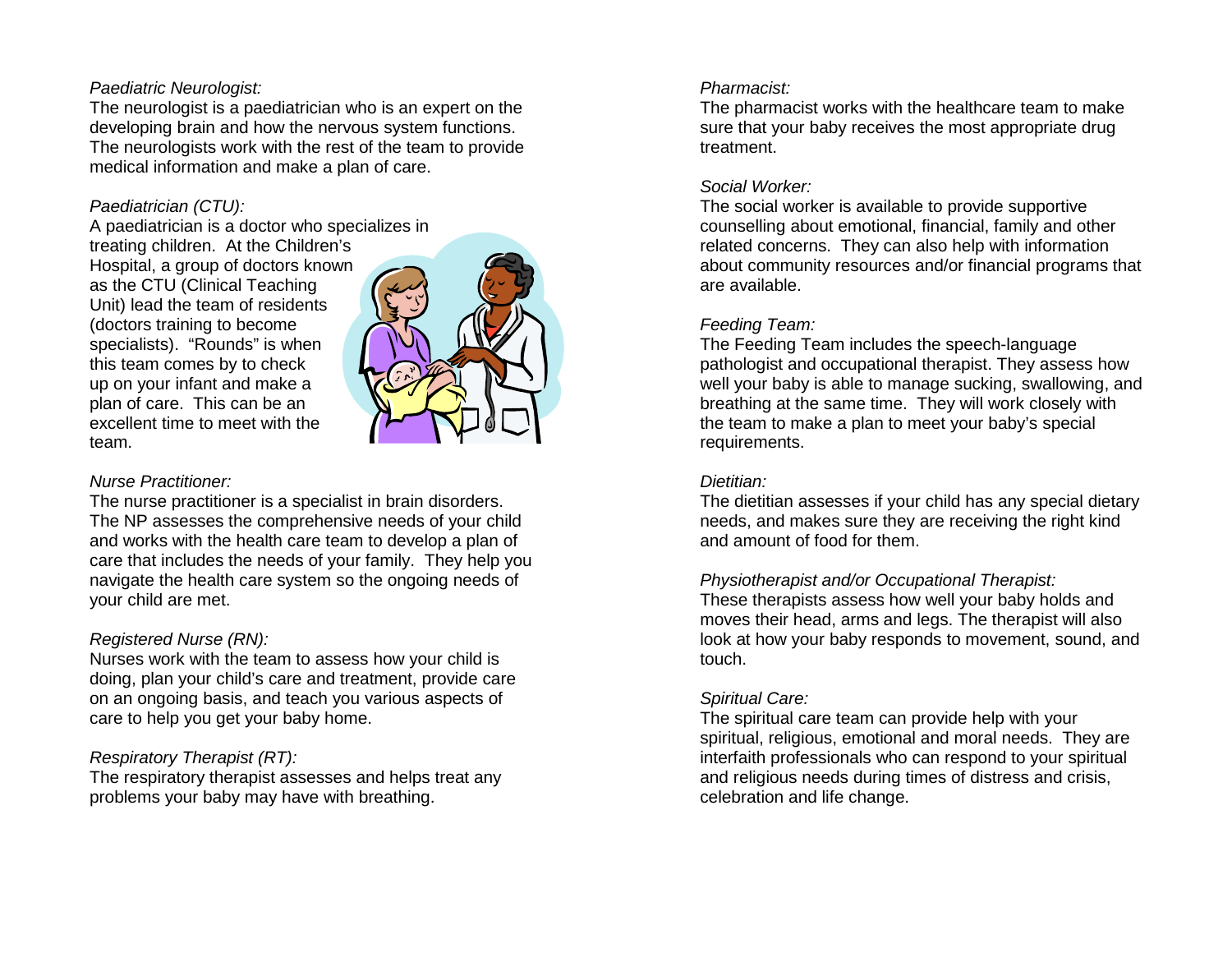# **What is all that equipment?**

There may be many tubes and lines attached to your child. They may look frightening, but we hope that understanding why they are being used will make them less intimidating. Please remember that your child may have all or none of these, depending on the monitoring and treatment they need.

#### Cardiorespiratory Monitor

 This looks like a small television that is attached with wires to your child's chest and abdomen. It constantly monitors heart rate, breathing rate, oxygen level in the blood and blood pressure.



#### Intravenous (IV) Lines

 The IV is a small flexible tube that is placed inside your child's vein. Through this tube, medication and fluids can be given directly into their vein. An IV may be placed in their hands, feet, arms, leg, or scalp.

#### Umbilical Lines (Arterial or Venous)

 After birth, the arteries and veins that went through the umbilical cord can still be easily accessed. The healthcare team may insert a small flexible tube (catheter) into the artery or vein. This lets the team access your child's artery and vein many times without having to poke them each time.

#### Tracheostomy Tube

 A "trach" tube is a special tube put into a small hole in your baby's neck. In rare instances your baby's brain may be damaged in such a way that they are unable to keep their airway clear of mucous or saliva. They may not be able to cough, swallow, gag or even do all three. In this case, a tracheostomy tube would be inserted to help them breathe and protect their airway.

#### NG, G and G-J Tubes (Naso-Gastric, Gastrostomy, Gastro-Jejunostomy Tubes)

 If your child has trouble with feeding, they may need to be fed through a tube directly into their stomach. In the short term, a tube may be inserted through their nose and into the stomach. This is called a naso-gastric (NG) tube. If your child will need to be fed through the tube for a longer time, a tube may be inserted directly into their stomach (gastrostomy tube) or small intestine (gastro-jejunostomy tube).

#### **What are all those medications?**

Your baby may receive different types of medication. If you have questions about any of the medications that your child is on, ask your nurse or doctor.

- Sedatives (ex. Midazolam) help to reduce anxiety, make muscles relaxed and keep your child asleep if they are intubated.
- Narcotics (ex. Fentanyl) are given to manage any pain your child may be having and to help them stay asleep while they are intubated.
- Inotropes (ex. Norepinephrine) help keep your child's blood pressure and heart rate normal and help their heart work better.
- Anticonvulsants (ex. Dilantin, Phenobarbital) are given to treat seizures.

#### **What tests may be done?**

The healthcare team will use the results of these tests to better understand what areas in your baby's brain have been affected. Your doctor will decide which test is best to determine what is happening to your baby.

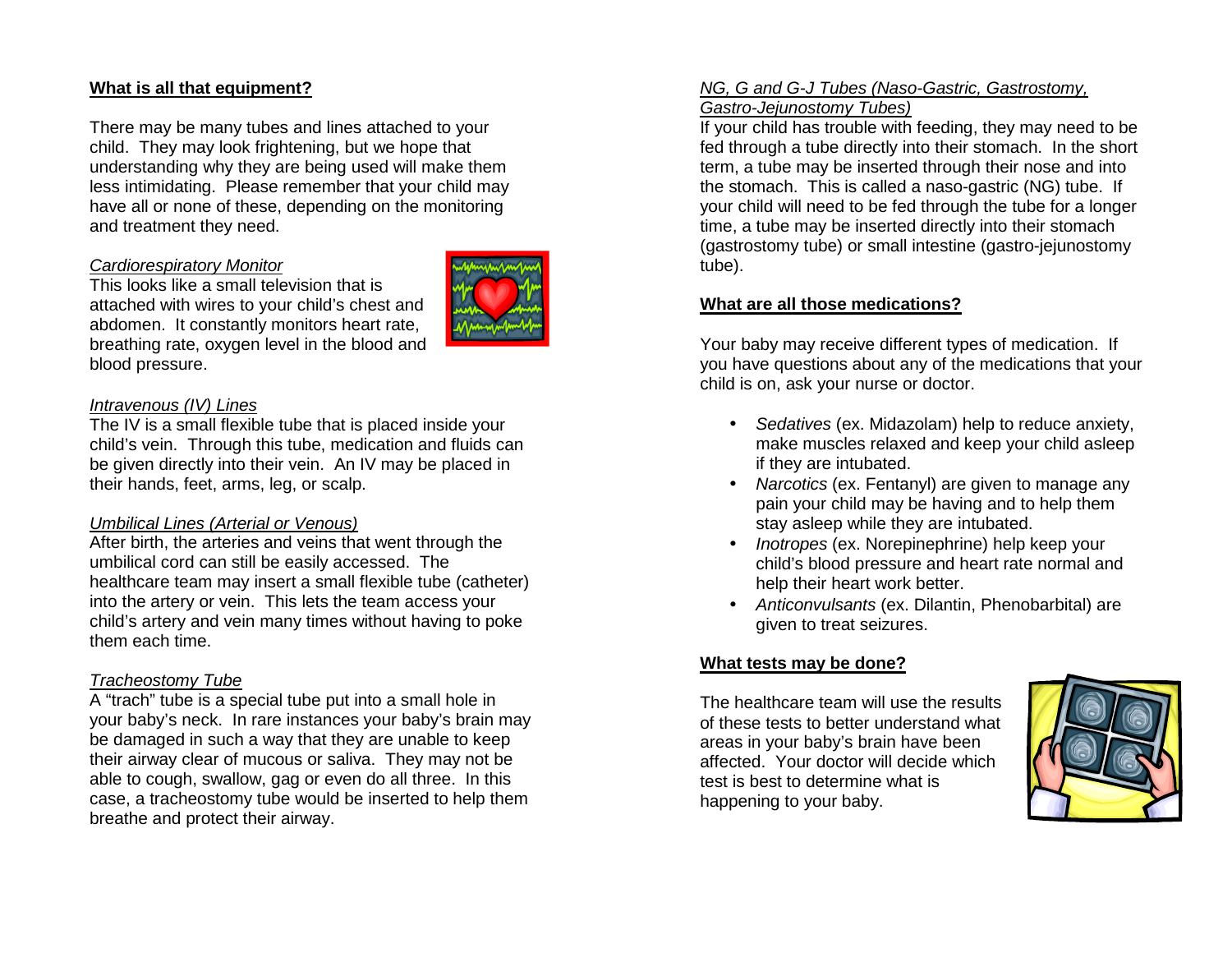# **Sometimes your infant may have a series of these tests until the healthcare team is sure of how they are**

**doing**. It may be important to you and your family members to look at the results of these tests so you can see the areas of your infant's brain that have been affected. Be sure to discuss with your healthcare provider if this is something you would prefer to see.

# MRI (Magnetic Resonance Imaging):

 An MRI is a test that uses a large magnet, radio waves, and a computer to make images of the inside of your child's head without using radiation. A special MRI may also be done to look at the arteries (called an MRA) or veins of the brain (called an MRV). This test is painless and usually takes about 30-90 minutes.

#### CAT Scan (Computerized Axial Tomography):

 A CAT scan (also called a CT scan) uses x-rays and computers to generate detailed images of the structures of your child's brain. This test is painless and usually takes about 15-20 minutes.

#### EEG (Electroencephalogram (ee-lek-tro-en-seh-fah-logram):

The EEG is a test that picks up electrical impulses from the brain and records them in a series of wavy lines. This test is painless, and lasts for about 45 minutes. This test will help the healthcare team members better understand what, if any, brain activity has been affected.

# Cranial Ultrasound:

 This test is the same as the ultrasounds that pregnant women have to look at their baby before it is born. In this case, it is used to look at images of your baby's brain.

# Blood work:

 Your child's blood will be drawn so that the healthcare team can have a better idea of what is going on inside your child's body. Blood is tested in the lab to determine how your child's organs and medications are working.

# **What can I do?**

This is certainly a very stressful time for you. You may feel that you need to be with your child all day and all night. This is normal. However, it is important to take time to look after your own health.

You will probably need some time to begin to heal emotionally. If you have just given birth, you will need time to heal physically as well. Try to remember to **take care of yourself so you can be at your best when you are with your child.**

Here are a few things to keep in mind:

- **Get some rest**. If you are from out of town, you may want to find out more about Ronald McDonald House.
- **Remember to eat**.
- **Ask for help**. Ask your family or friends to help out with chores or just to be there for you. If you feel you need more help than your family and friends can give, talk to the social worker or other members of the healthcare team about resources that are available for you.
- **Take shifts.** You may feel more comfortable leaving your child's bedside if another family member is there with them. Let the PCCU staff know who will be coming to be with your child. This is a great opportunity for you to get some sleep and somethingto eat.
- **Bring in things from home.** You may want to bring in pictures, blankets, stuffed animals or tape-recorded messages to be with your baby when you are away from them.
- **Ask questions.** If there is something you do not understand or would like more information on, ask one of the members of the healthcare team

**We understand that this is a tough time for you. The healthcare team is here to help you, as well asyour baby.**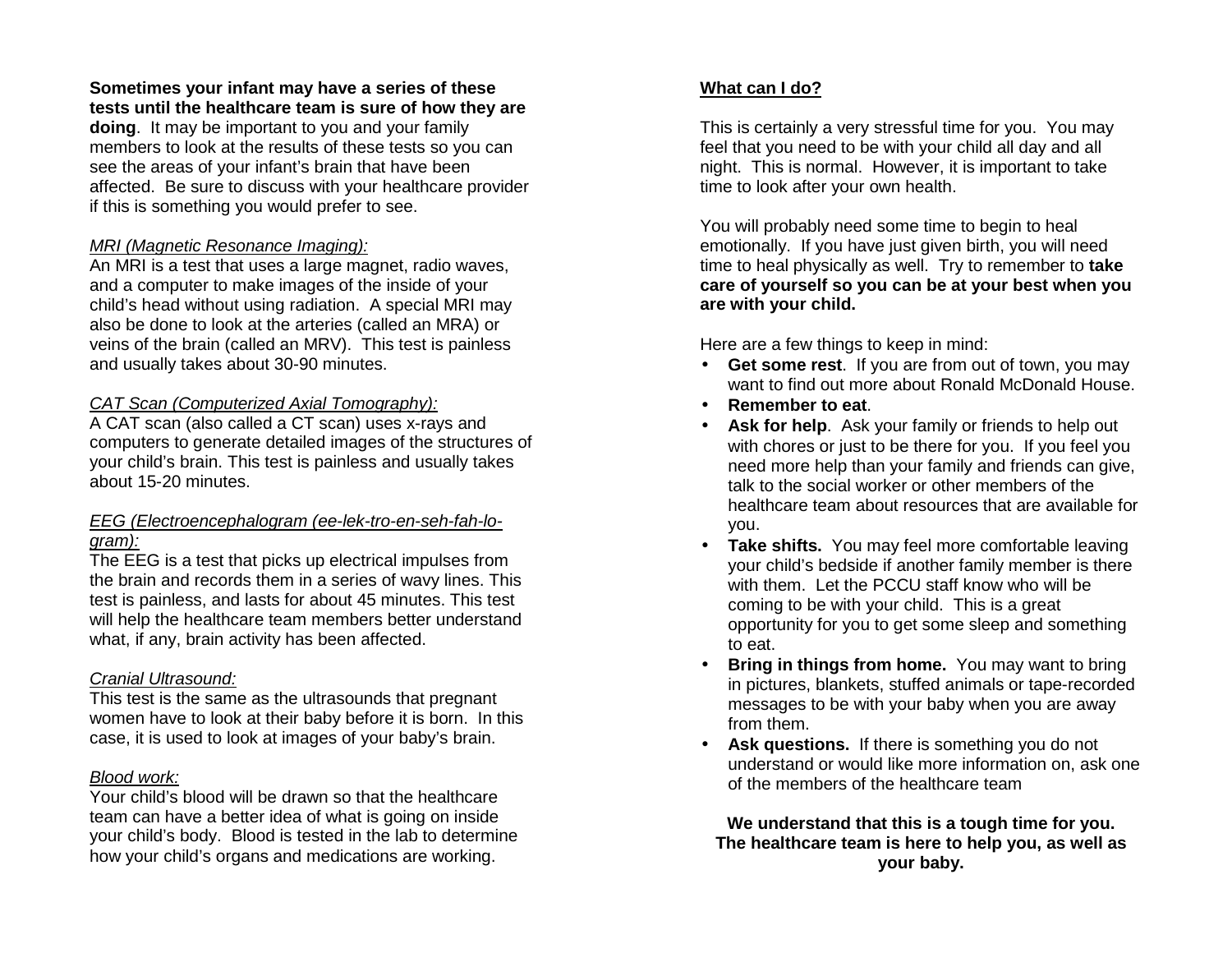#### **What have other families said?**

Many parents provided input in creating this booklet. Many of them went through experiences similar to what you are going through now, and felt the way you do. We have included some of what they said. We hope that their words can give you some comfort and hope.

- $\triangleright$  Looking back, we were scared at first. It was so overwhelming.
- $\triangleright$  We just needed time to absorb and digest all the information they gave us. So much at once was exhausting. I know they need to tell us all the medical stuff, but it was so much at once.
- $\triangleright$  The information we received was so strange and so new. It wasn't what we wanted to hear, but looking back we are glad that we did hear it because it wasthe truth.

If you are feeling the same way these parents did, you may want to try some of these strategies:

- Write questions down as they come up. You may notremember them later.
- Write down exactly what is said. This way you can read it over later, when you are feeling better able to process the information.
- If you are feeling overwhelmed, ask someone to take notes for you.
- Ask for several shorter meetings with the healthcare team, rather than one long meeting. It is important for you to get information at your pace.
- $\triangleright$  Our family has a lot to be thankful for. With my child you can't rush, but every time she makes progress, it is so encouraging for us. Time doesn't matter.
- $\triangleright$  To us, God has been our help; we get our strength through him. It doesn't have to be God though; others find help in different spiritual ways.
- $\triangleright$  It is helpful to network with other parents and families. Support groups can be so helpful, to make you feel connected and to answer your questions. To have someone who really understands what it is like is important. To see that others have and can do this, that is important.
- $\triangleright$  In life there are always questions that just have no answers.
- $\triangleright$  I know my child isn't perfect, but to me he is perfect in his imperfection. I never knew I would love him somuch, and that he would love me so much in return.

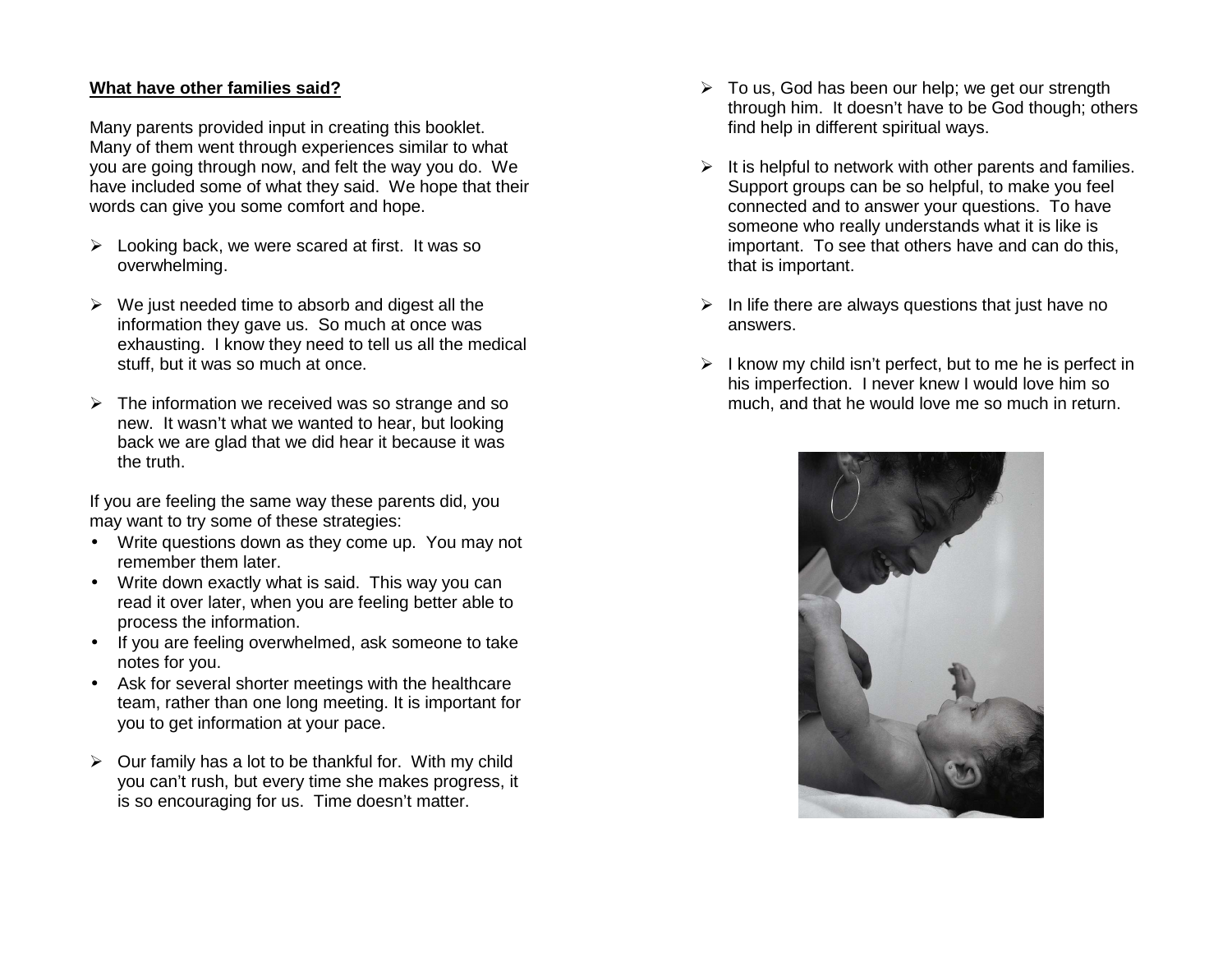#### **Where can I go for more information or support?**

Children's Hospital, LHSC – Paediatric Neurology www.lhsc.on.ca/childneuro

Government of Canada – Persons with Disabilities Online www.pwd-online.ca

Hospital for Sick Children – How the body works (interactive site) www.sickkids.ca/childphysiology

National Institutes of Health health.nih.gov

National Institute of Neurological Disorders and Stroke www.ninds.nih.gov

Neurology Channel: Your Neurology Community www.neurologychannel.com

Ontario Easter Seal Society www.easterseals.org

Ontario Federation for Cerebral Palsy www.ofcp.on.ca

Ontario March of Dimes www.dimes.on.ca

Ronald McDonald House www.rmhlondon.ca

Thames Valley Children's Centre www.tvcc.on.ca

#### **Questions to ask**